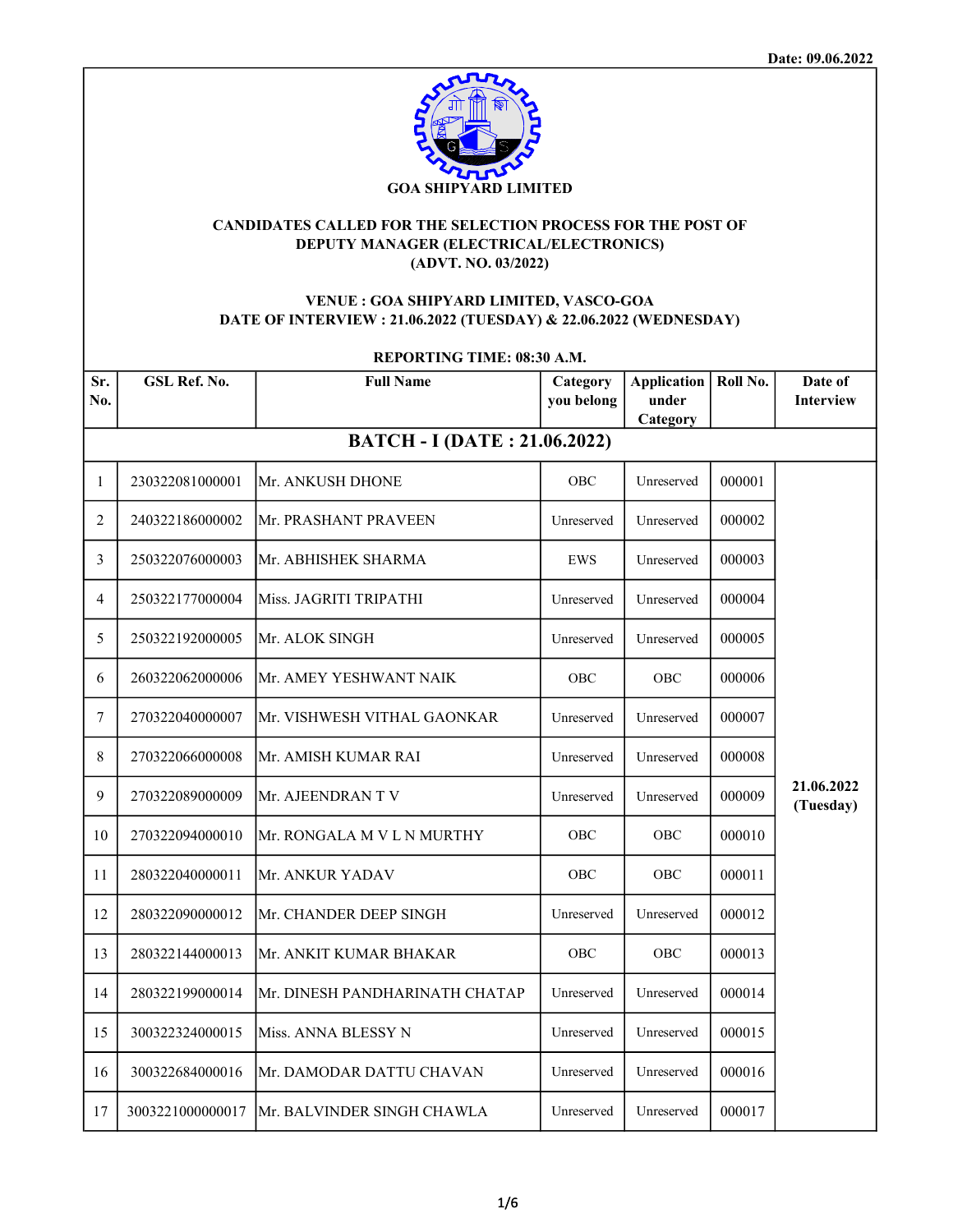| 18 | 3103221000000018                     | <b>Mr. VIKASH KUMAR</b>           | Unreserved | Unreserved | 000018 |                         |  |
|----|--------------------------------------|-----------------------------------|------------|------------|--------|-------------------------|--|
| 19 | 10422368000019                       | Mr. RAJAT LUMA KAMAT              | OBC        | OBC        | 000019 |                         |  |
| 20 | 30422885000020                       | Mr. DERICK GEORGE                 | Unreserved | Unreserved | 000020 |                         |  |
| 21 | 40422109000021                       | Mr. JIFFIL A JOSHY                | Unreserved | Unreserved | 000021 |                         |  |
| 22 | 404221000000022                      | Mr. SANAPALA BHUSHAN RAO          | OBC        | OBC        | 000022 |                         |  |
| 23 | 50422003000023                       | Mr. AGNISH MANGALDAS SHIRODKAR    | OBC        | OBC        | 000023 |                         |  |
| 24 | 504221000000024                      | Mr. AKSHAY SARJERAO INGLE         | Unreserved | Unreserved | 000024 |                         |  |
| 25 | 504221000000025                      | Miss. SONIYA RAJENDRA BHAIP       | Unreserved | Unreserved | 000025 |                         |  |
| 26 | 60422302000026                       | Mrs. RAKHI H                      | Unreserved | Unreserved | 000026 |                         |  |
| 27 | 60422465000027                       | Mr. SHAFIQUR REHMAN               | Unreserved | Unreserved | 000027 |                         |  |
| 28 | 70422429000028                       | Mr. PRATHAMESH RANGNATH TARI      | OBC        | OBC        | 000028 |                         |  |
| 29 | 80422267000029                       | Mr. SK MAHAMMAD ASIF IKBAL        | Unreserved | Unreserved | 000029 | 21.06.2022<br>(Tuesday) |  |
| 30 | 100422068000030                      | Mr. NIKHIL SURESH TALEKAR         | Unreserved | Unreserved | 000030 |                         |  |
| 31 | 100422735000031                      | Mr. PODIAM BARA RAJU              | <b>ST</b>  | Unreserved | 000031 |                         |  |
| 32 | 100422989000032                      | Miss. NIKITA LAWOO BHAGAT         | Unreserved | Unreserved | 000032 |                         |  |
| 33 | 110422939000033                      | Mrs. AELREA GENOVEVA GODINHO      | Unreserved | Unreserved | 000033 |                         |  |
| 34 | 1104221000000034                     | Mr. SANDEEP POOJARY               | OBC        | OBC        | 000034 |                         |  |
| 35 | 130422080000035                      | Mr. GAUTAM GOVIND JOTKAR          | Unreserved | Unreserved | 000035 |                         |  |
| 36 | 1304221000000036                     | Mr. KIRAN DATTATRAY AGHAV         | OBC        | OBC        | 000036 |                         |  |
| 37 | 140422605000037                      | Mr. NIRANJAN KUMAR                | OBC        | OBC        | 000037 |                         |  |
| 38 | 150422546000038                      | İMr. RASIT AJIT SAWANT TALAULIKAR | Unreserved | Unreserved | 000038 |                         |  |
| 39 | 150422806000039                      | Mr. PARTHA SARATHI MAJI           | OBC        | OBC        | 000039 |                         |  |
| 40 | 150422829000040                      | Mr. ROHIT RAGHUNATHAN             | Unreserved | Unreserved | 000040 |                         |  |
|    | <b>BATCH - II (DATE: 22.06.2022)</b> |                                   |            |            |        |                         |  |
| 41 | 160422040000041                      | Mr. KUNDAN KUMAR                  | OBC        | OBC        | 000041 |                         |  |
| 42 | 160422139000042                      | Mr. KEERTI PRAKASH PARIJA         | Unreserved | Unreserved | 000042 | 22.06.2022              |  |
| 43 | 160422257000043                      | Mrs. BARNALI BARMAN               | <b>SC</b>  | Unreserved | 000043 | (Wednesday)             |  |
| 44 | 160422438000044                      | Mr. DINESH KUMAR TAILOR           | OBC        | OBC        | 000044 |                         |  |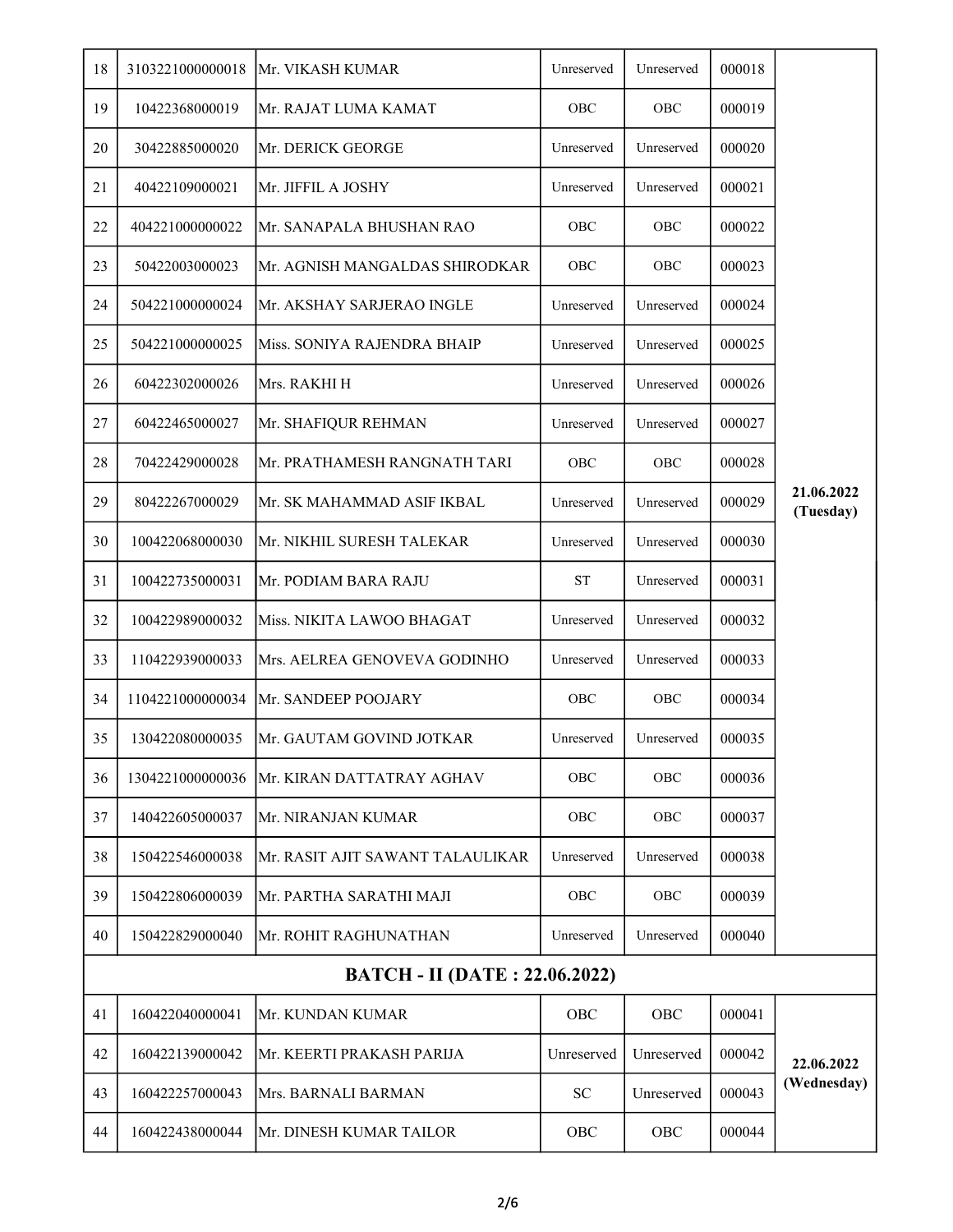| 45 | 170422817000045  | Mr. SEERAM UMA VENKATA BHARGAV<br><b>KUMAR</b> | Unreserved | Unreserved | 000045 |             |
|----|------------------|------------------------------------------------|------------|------------|--------|-------------|
| 46 | 180422451000046  | Mr. DEEPAK PATIL                               | OBC        | OBC        | 000046 |             |
| 47 | 1804221000000047 | Miss. MANISHA ONU SHIRVOIKAR                   | <b>ST</b>  | Unreserved | 000047 |             |
| 48 | 190422755000048  | Miss. RISHU DEVYANI                            | <b>OBC</b> | OBC        | 000048 |             |
| 49 | 1904221000000049 | Mr. SHRIDUTT SUBHASH NAIK                      | Unreserved | Unreserved | 000049 |             |
| 50 | 1904221000000050 | Mr. MIDHUN MURALI K                            | OBC        | OBC        | 000050 |             |
| 51 | 1904221000000051 | Mr. UGAM LAVU NAIK                             | OBC        | OBC        | 000051 |             |
| 52 | 1904221000000052 | Miss. SHRADDHA DASHRATH DALVI                  | Unreserved | Unreserved | 000052 |             |
| 53 | 1904221000000053 | Mr. RAHUL KUMAR THAKUR                         | <b>OBC</b> | <b>OBC</b> | 000053 |             |
| 54 | 200422146000054  | Mr. ABHISHEK KHUNTIA                           | Unreserved | Unreserved | 000054 |             |
| 55 | 2004221000000055 | Mr. SATHISHKUMAR THEERTHAGIRI                  | OBC        | OBC        | 000055 |             |
| 56 | 210422104000056  | Mr. GANIVADA HARI                              | <b>OBC</b> | <b>OBC</b> | 000056 |             |
| 57 | 210422147000057  | Mr. MANI CHANDRA SHANKAR                       | <b>OBC</b> | <b>OBC</b> | 000057 |             |
| 58 | 210422358000058  | Mr. SANTOSH KUMAR GOND                         | Unreserved | Unreserved | 000058 | 22.06.2022  |
| 59 | 220422565000059  | Mr. AJIT KUMAR                                 | OBC        | OBC        | 000059 | (Wednesday) |
| 60 | 240422285000060  | Mr. VAIBHAV VYANKATRAO PANDAV                  | Unreserved | Unreserved | 000060 |             |
| 61 | 2504221000000061 | Mr. RAHUL DEV R                                | <b>OBC</b> | <b>OBC</b> | 000061 |             |
| 62 |                  | 2704221000000062 Mr. BABAL DEVIDAS NAIK        | OBC        | OBC        | 000062 |             |
| 63 | 280422350000063  | Mr. VINAYAK KRISHNAN                           | Unreserved | Unreserved | 000063 |             |
| 64 | 2804221000000064 | Mr. ROSHAN G NAIK                              | OBC        | OBC        | 000064 |             |
| 65 | 300422423000065  | Mr. GOVIND SHRIPAD PATIL                       | Unreserved | Unreserved | 000065 |             |
| 66 | 300422519000066  | Mr. MANTHAN YOGESHCHANDRA<br><b>RATHOD</b>     | <b>ST</b>  | Unreserved | 000066 |             |
| 67 | 10522443000067   | Mr. AMIT SHANDILYA                             | Unreserved | Unreserved | 000067 |             |
| 68 | 30522058000068   | Mr. PRASHANT KUMAR KUSHWAHA                    | Unreserved | Unreserved | 000068 |             |
| 69 | 30522449000069   | Mr. NITHEESH P                                 | OBC        | OBC        | 000069 |             |
| 70 | 40522738000070   | Miss. POOJA PURUSHOTTAM NAIK                   | <b>OBC</b> | <b>OBC</b> | 000070 |             |
| 71 | 50522795000071   | Mr. SHRIKANT SUDEV PARANJAPE                   | Unreserved | Unreserved | 000071 |             |
| 72 | 60522077000072   | Miss. NAMITA NARENDRA TARI                     | OBC        | OBC        | 000072 |             |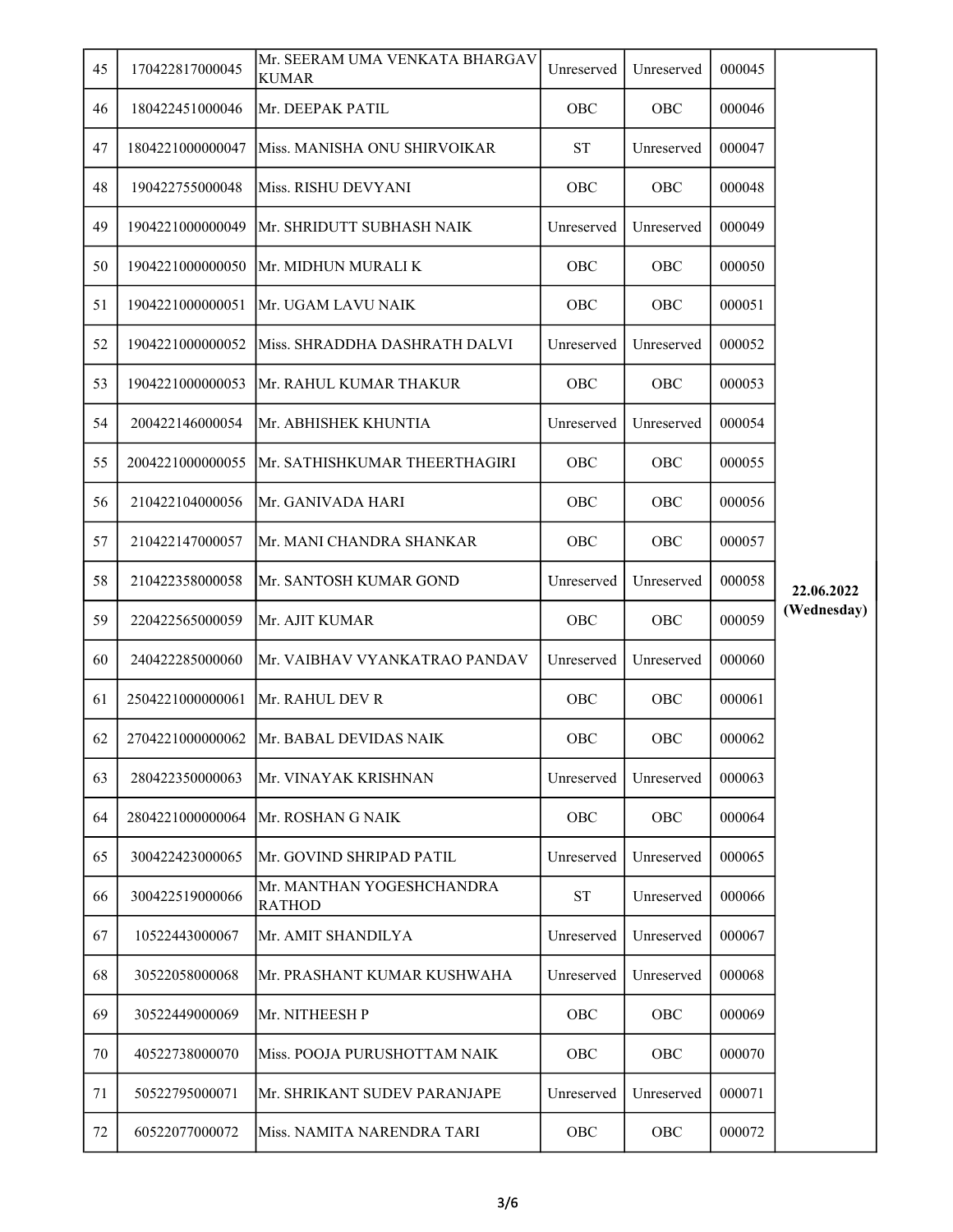| 73 | 60522428000073   | Mrs. MEGHA MOHAN MAPARI   | Unreserved | Unreserved | 000073 |             |
|----|------------------|---------------------------|------------|------------|--------|-------------|
| 74 | 60522465000074   | Mr. JASVANT SINGH PANTHI  | Unreserved | Unreserved | 000074 |             |
| 75 | 70522045000075   | Mr. ADARSH R              | Unreserved | Unreserved | 000075 |             |
| 76 | 70522332000076   | Mr. GINUDAS KV            | <b>OBC</b> | <b>OBC</b> | 000076 |             |
| 77 | 120422196000077  | Mr. PAPPU JAISWAL         | <b>OBC</b> | <b>OBC</b> | 000077 |             |
| 78 | 160422724000078  | Mr. SINGAMPALLI JITENDRA  | <b>OBC</b> | <b>OBC</b> | 000078 | 22.06.2022  |
| 79 | 1804221000000079 | Mr. ASHIWANI KUMAR KASERA | <b>OBC</b> | Unreserved | 000079 | (Wednesday) |
| 80 | 290422192000080  | Mr. AKHIL VYSHAKH M T     | <b>SC</b>  | Unreserved | 000080 |             |
| 81 | 60522087000081   | Mr. SHANMUGH H            | <b>OBC</b> | <b>OBC</b> | 000081 |             |
| 82 | 60522729000082   | Mr. ARUN GOPI             | <b>OBC</b> | <b>OBC</b> | 000082 |             |
| 83 | 70522035000083   | Mr. ADITYA KUMAR SHARMA   | Unreserved | Unreserved | 000083 |             |
| 84 | 70522258000084   | Mrs. SHREYA S KUDALKAR    | Unreserved | Unreserved | 000084 |             |

 NOTE: \* For more details & Call letter please refer to your registered e-mail id. For any query contact us at: recruitment@goashipyard.com

#### General Instructions to the candidates appearing for the Interview:

Your admission for the interview is provisional subject to meeting all the requirement as laid down in the advertisement and bringing documentary proof for the same. You are therefore requested to go through the advertisement No. 03/2022 and corrigendum to Advt. No. 03/2022.

(If you do not possess any one of the Qualifications / Experience / documentary proof or Certificates in support of your claim, your candidature will be rejected and you will not be permitted to appear in the Interview and no travelling expenses will be reimbursed).

1. In case you are at present employed in any Central Government/State Government/Statutory Body/Public Sector Undertaking and, if your application has not been forwarded through your employer, you are required to produce a "No Objection Certificate" from your employer at the time of the interview without which you will neither be considered for the interview nor any payment towards your travelling expenses will be made.

2. Verification of certificates and relevant documents will be conducted prior to interview. You are requested to produce all your Certificates and testimonials, in original along with Self attested copies of the certificates, particularly the following at the time of interview for verification of certificates:-

(a) Certificates in support of your Qualifications.

(b) Certificates in support of your age and date of birth.

(c) Certificates in support of your work Experience.

(d) Certificates in support of Scheduled Caste/Tribe/OBC (Non-Creamy Layer Certificate)/PWD/ Ex-Serviceman (Copy of Discharge Book) / EWS Certificate (Economically Weaker Section). (if applicable)

(e) Salary Certificate

(f) In case of Govt./PSU minimum 02 year in the pay Scale of Rs. 40000-3%-140000(E-1) (IDA) (Revised 01.01.2017 Scale). Relevant proof establishing your working in the payscales/ equivalent payscales need to be submitted. For candidates in CDA payscale, the immediate lower payscale as per GSL policy will be followed.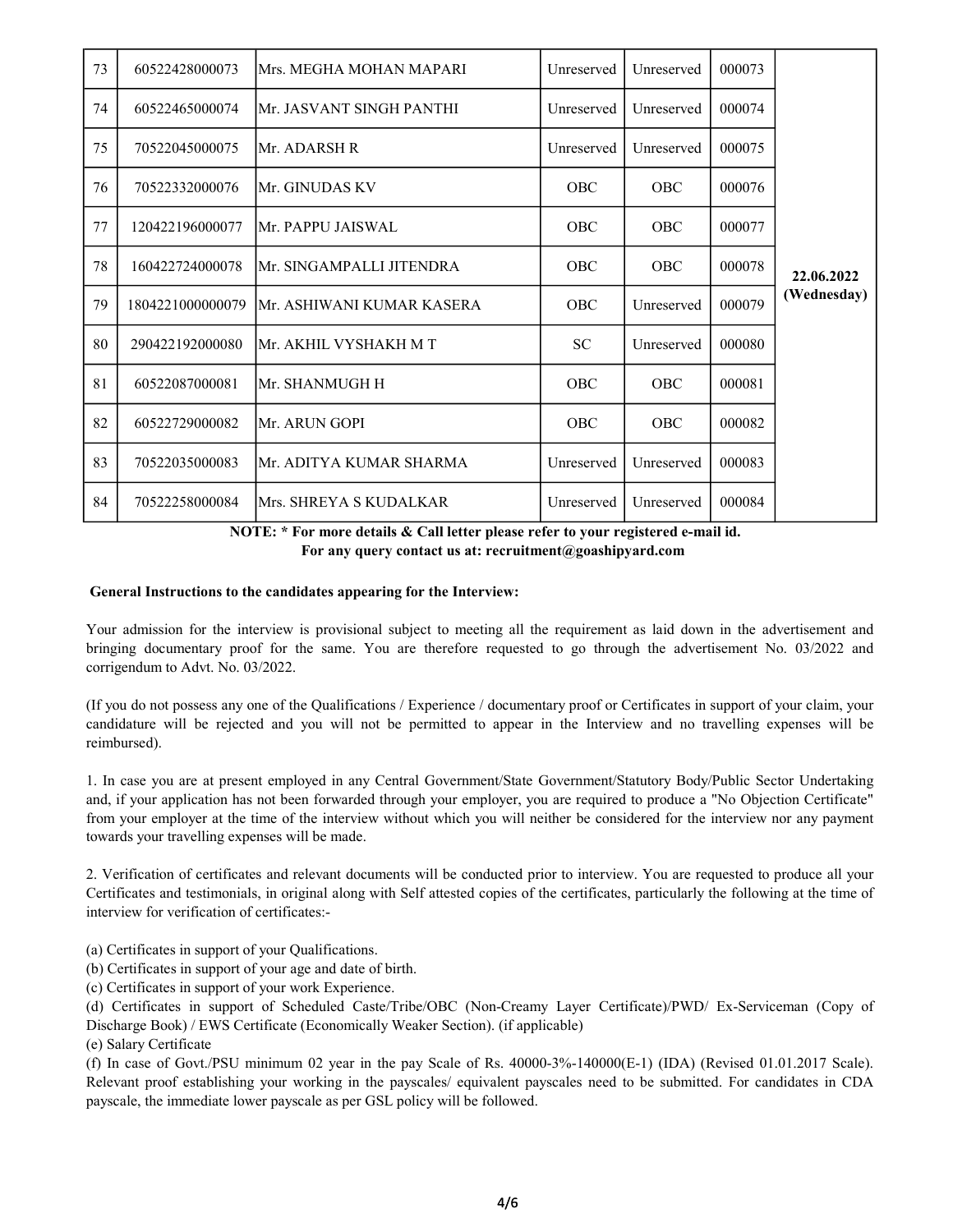(g) In case of candidates employed in private organization minimum of last 2 years experience should be in a company having 100 crores annual turnover and the incumbent should have discharged duties in a similar role. Documentary proof of 100 crores annual turnover need to be submitted at the time of document verification conducted before interview.

3. Please note that in case you do NOT produce original certificates regarding your qualifications, caste/ category certificate and the requisite total length of experience as well as post qualification experience and other relevant documents required for the post as indicated in the Advertisement/ your online application, at the time of document verification or if you fail to qualify in the document verification you will NOT be allowed to attend the interview, thereby no travelling expenses will be reimbursed.

4. After undergoing the process of verification of documents and if everything is found in order, you shall be allowed to appear for the interview.

5. Outstation candidates on being eligible for interview will be reimbursed to and fro travelling expenses by railway (II-A/C Class) by the shortest route from Goa Shipyard Limited to their usual place of residence on production of relevant tickets (hardcopy of tickets is must) as per the rules of the company.

6. Payment of Travelling Allowance shall be made by RTGS (ECS) after completion of Interview. Candidates are requested to bring a copy of Bank Passbook (First page of your Account details).

7. If any candidate is found guilty of any act of misconduct during the interview, he/she will be disqualified and no Travelling Expenses will be paid.

8. Request for change of date, time and place for Interview shall not be entertained.

9. The Personal Interview will be held as per the above scheduled dates and may be extended to next day. You have to make your own arrangement for boarding, lodging etc. at your own expense.

10. You are advised to bring print out copy of online application, a copy of this call letter along with ID proof i.e. Voter ID/Driving License / Passport / Aadhaar Card, 03 coloured photograph copies, failing which you will not be allowed to appear for interview.

11. Canvassing in any form will lead to disqualification.

12. You may kindly confirm whether you would be attending the interview by email to recruitment@goashipyard.com.

## MEASURES/ PRECAUTIONS TO BE FOLLOWED BY CANDIDATE CALLED FOR SELECTION PROCESS AMID COVID-19

In the present COVID-19 pandemic situation, candidate is informed to strictly abide by all safety and security instructions during the entire selection process/ certificate verification etc. and while inside the GSL premises. Candidate is advised to follow the instructions as listed under:-

a. Candidate is advised to report at the venue on time to undergo proper screening and checking as per SOPs & procedures for prevention of COVID–19. Candidate travelling inter-state/inter-district should strictly follow the extant Government guidelines (as applicable) prior to attending the selection process at GSL.

b. It is advised to avoid crowded public transport to the extent possible. Maintain social distance while using such transport and wear personal protectives like mask, goggles, gloves etc. and avoid touching the surfaces directly with hands.

c. Any candidate found to have fever and cough with breathing problems are liable to be stopped / denied entry / permission to attend the selection. Persons with these symptoms shall not come to GSL for the selection and require to consult doctors nearest to their place of residence or quarantine facility or Govt. hospital immediately. They shall not be permitted for further selection process.

d. Any candidate attending the selection process / seeking entry into GSL shall wear appropriate face masks properly covering their nose, mouth, chin etc. The candidates shall remove the mask at gates for identification. THOSE CANDIDATES WITHOUT FACE MASKS SHALL NOT BE PERMITTED TO ATTEND SELECTION.

e. Any candidate seeking entry into the yard have to stand in the spaces marked at the Gates, entrances etc. so that social distancing of one meter can be ensured at these locations.